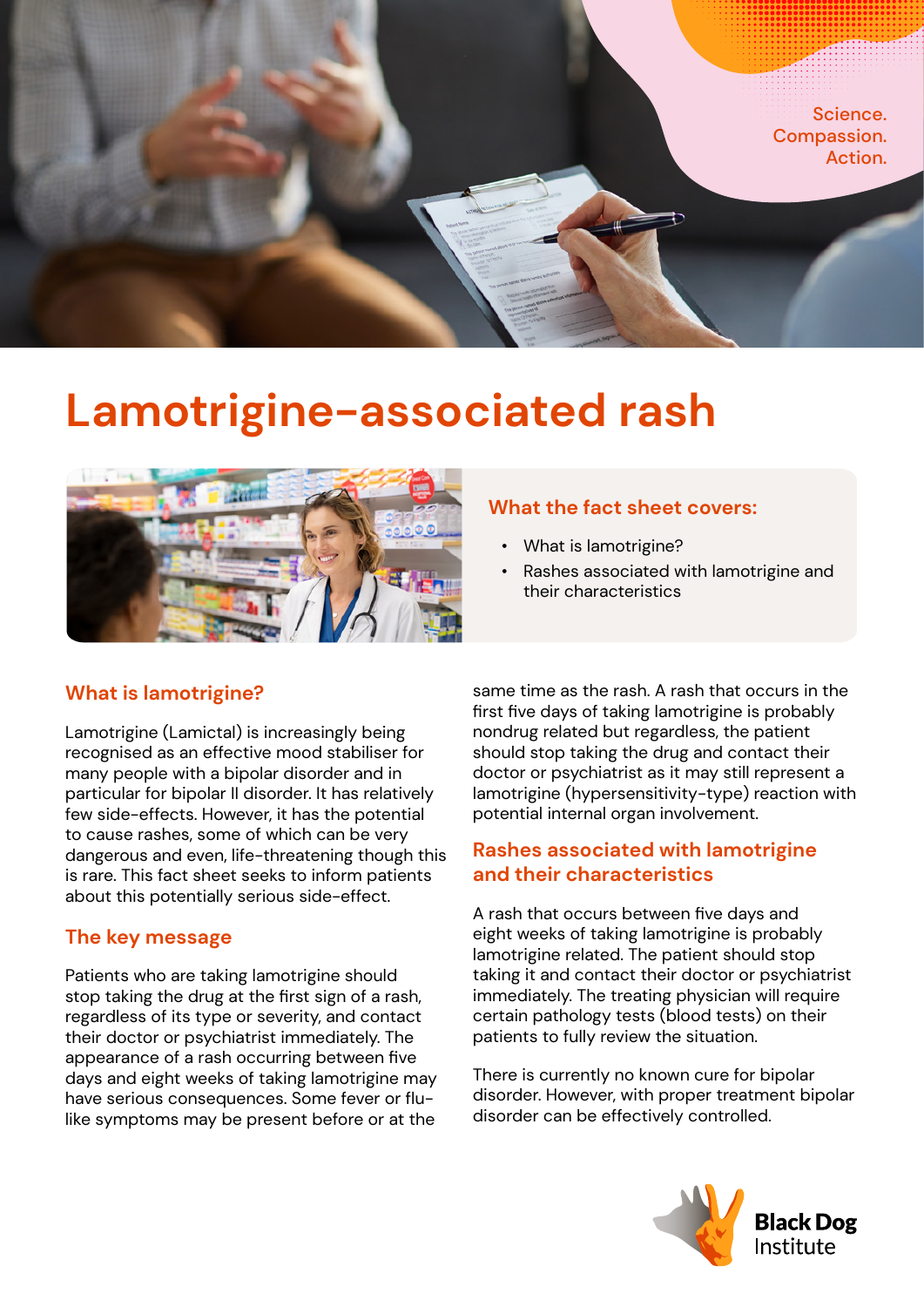

#### **1. The more common, less serious**

- A rash is most likely to be less serious if it has the following characteristics:
- Fine red spots that do not merge together, are not tender to the touch, but may be itchy
- No accompanying fever or flu-like symptoms either before or at the same time as the rash
- Peaks within days and settles in 10-14 days.

#### **2. The rare but more serious rash potentially with a severe, life-threatening reaction:**

A rash is most likely to be serious if it has the following characteristics:

- Is accompanied by fever, flu-like symptoms or lack of appetite
- Involves the lining membranes of the eyes, lips, mouth, nostrils, genital or anal areas
- Is prominent on the neck and upper trunk
- Merging, widespread red swollen rashes (wheals or hives) sometimes with round red target-like spots
- Purplish, small spots or larger areas of skin discoloration that, when pressed with the finger, do not go white as other rashes do, and are tender to the touch

• Skin swelling and redness all over the body, with or without widespread shedding of the skin (sometimes in large sheets).

## **Should lamotrigine be recommenced at a different dose?**

It is recommended that people should stop taking lamotrigine at the first sign of a rash. This ensures that the drug is discontinued in instances of serious rash, but it may lead to unnecessary discontinuation of a valuable treatment for bipolar sufferers in cases of nonserious rash.

Given the usefulness of the drug as a mood stabiliser, recommencing lamotrigine may be cautiously considered. A doctor or psychiatrist needs to assess the risks and benefits for the individual patient, as well as to carefully evaluate the characteristics of the rash to establish whether it is benign (safe) or not. If benign, careful reintroduction of lamotrigine can be considered after a six months interval with a lower starting dose (5-12.5 mg/day) that is increased more slowly than currently recommended in the prescribing guidelines. Close monitoring of the patient must continue and lamotrigine stopped if the rash worsens or other symptoms appear.